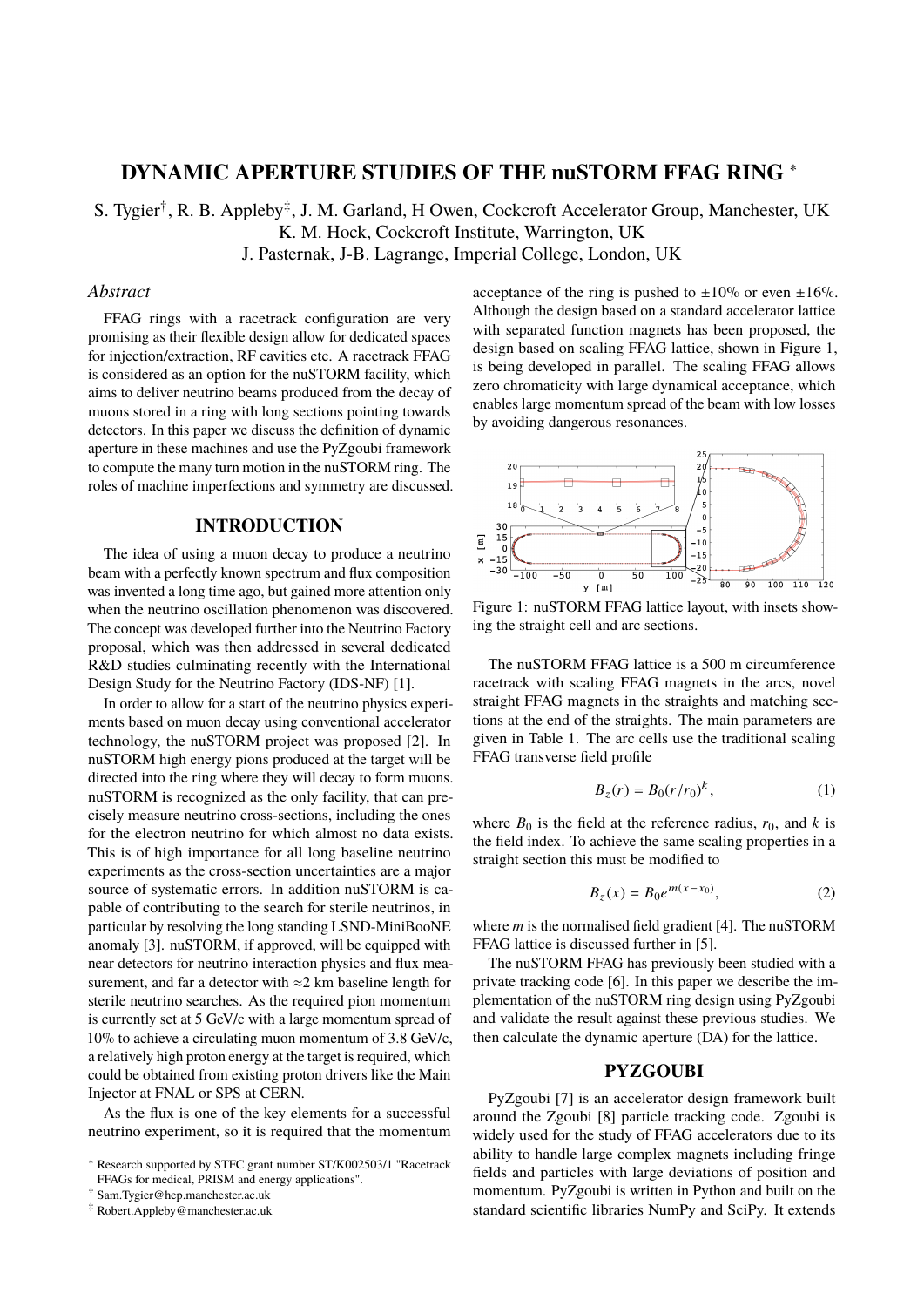| Muon Momentum |          | 3.8 GeV/c $\pm$ 16 %     |
|---------------|----------|--------------------------|
| Circumference |          | 500 m                    |
| Ring Tune     |          | $Q_h$ =7.07, $Q_v$ =4.15 |
| Arc           | $r_0$    | 17.6 m                   |
|               | k        | 6.043                    |
|               | $B_{0F}$ | 2.07T                    |
| Straight      | $B_{0D}$ | 2.83T                    |
|               | $x_0$    | $36.2 \text{ m}$         |
|               | m        | $5.5 \text{ m}^{-1}$     |
|               | $B_{0F}$ | 0.61T                    |
|               | $B_{0D}$ | 0.68T                    |
|               |          |                          |

Table 1: Main parameters of the nuSTORM FFAG Ring

Zgoubi to allow scripting and optimisation, and contains methods for analysing a lattice, for example to find the lattice functions and the DA. PyZgoubi will allow further optimisation of the nuSTORM design as well as simulating the effect of misalignments on the DA.

#### *nuSTORM FFAG Lattice*

The arc and arc matching cells of nuSTORM are standard scaling FFAG FDF cells, and so were implemented using the FFAG element of Zgoubi for each triplet.

Zgoubi does not currently have a specific element for the exponential field straight FFAG magnets used in the straight DFD cell and straight match sections. Instead these were implemented using the DIPOLES element with coefficients found by fitting a multipole expansion (up to  $x^6$ ) to the field profile over a 1 m transverse range around the closed orbit. Enge functions were used to model the magnet fringe fields. Figure 2 shows the resulting straight cell mid-plane field and closed orbits.



Figure 2: The mid-plane field in the straight cell, with closed orbits for 3.8 GeV  $\pm 16\%$ .

Zgoubi can overlap the fringe fields of neighbouring magnets by linear superposition, as long as the magnets are contained within the same element. To achieve this each cell of the lattice is represented by a single 'DIPOLES' element with multiple sub-elements. The fringe fields are truncated at the end of the arc cells in both the previous and PyZgoubi models. Lattice parameters are read from a text table so that they can be easily adjusted for new lattice revisions.

#### *Comparison to previous analysis*

The field profiles were compared between the PyZgoubi and Lagrange's previous model along the closed orbits at a range of energies. Figure 3 shows the comparison in a section containing a straight cell and the straight matching cell. Differences are around 2%, due to slight difference in the closed orbit.



Figure 3: Comparison of magnetic field in PyZgoubi and the previous model along the closed orbit for the reference energy.

The PyZgoubi model gives a small difference in tune at the matching energy of 3.54 GeV:  $Q_h$ =7.0466,  $Q_v$ =4.1686 compared to  $Q_h$ =7.07,  $Q_v$ =4.15 in the previous model. This is likely due to slight differences in the tracking method and modelling of the fringe field. PyZgoubi can be used to re-optimise the lattice in order to correct the tune. The field index in the focusing and defocusing magnet in the straight section were varied. Adjustments at the 1% level were sufficient to match the tune to  $Q_h$ =7.0681,  $Q_v$ =4.1476. Figure 4 shows the tune before and after matching.



Figure 4: Comparison of ring tune between the previous results and PyZgoubi before and after matching the tune.

Figure 5 shows good agreement of the beta functions between the models at the matching energy, with a small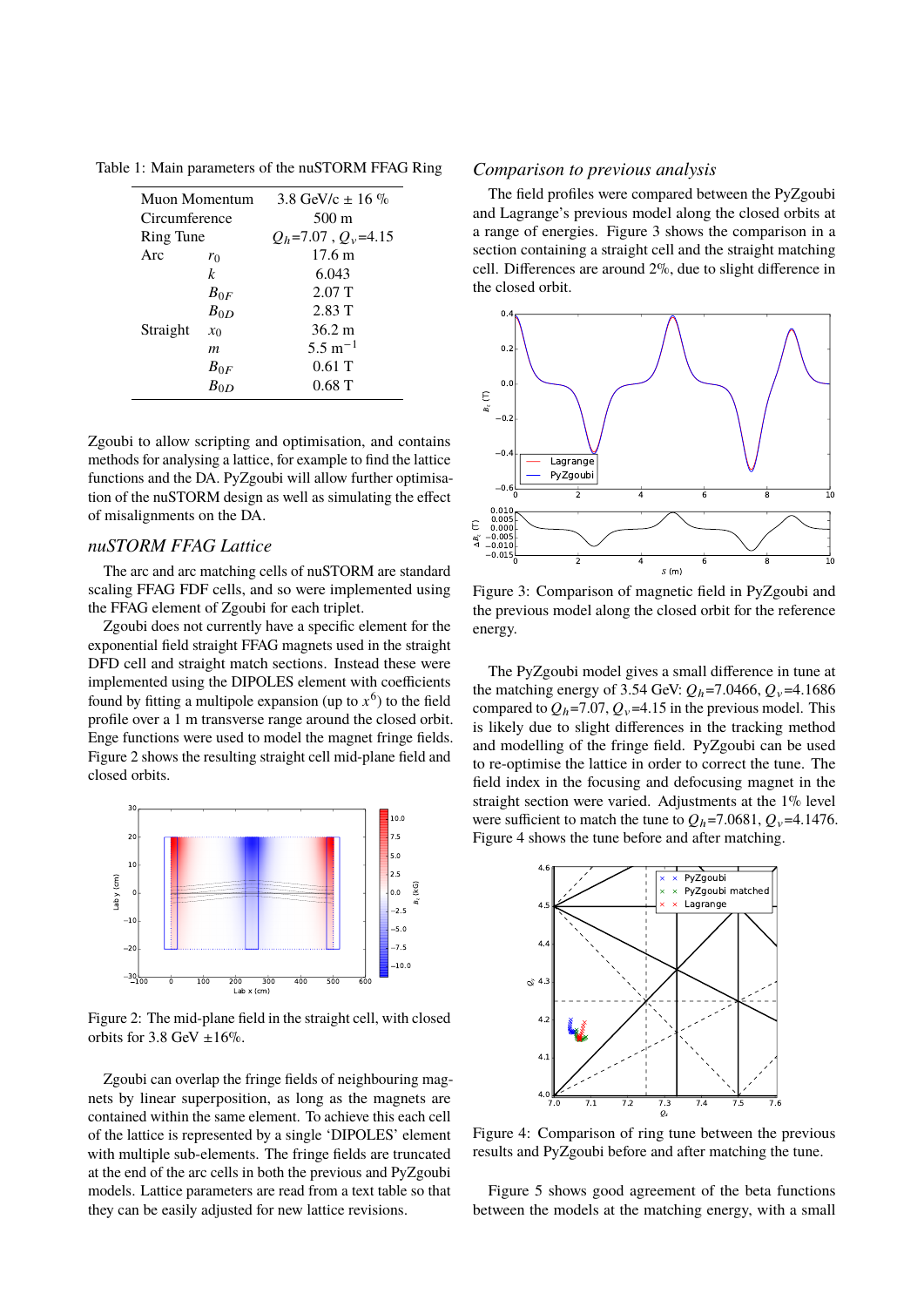difference due to an unresolved mismatch between the arc and straight sections in the PyZgoubi model.



Figure 5: Comparison of horizontal beta function between PyZgoubi and the previous model.

### **DYNAMIC APERTURE**

The focusing provided by the magnets in an accelerator serves to provide a restoring force for particles that deviate transversely from the reference trajectory. Non-linearities in the magnets due to their finite length, edge angles, higher multipoles and errors, may cause transverse motion to become unstable at high amplitudes. This causes beam loss after many turns, as particles drift away from the reference trajectory. It is found that there is an approximate boundary between stable and unstable motion, and the particle amplitude at which this boundary occurs is termed the dynamic aperture by analogy with the real physical machine aperture.

The muons in the nuSTORM ring have a relativistic  $\gamma$ of 36, and so a mean lifetime of 79 µs in which they can travel 23.6 km or 47 turns. We therefore consider trajectory to be stable if it survives 100 turns around the ring. While this method may not measure true long term stability, it is sufficient to calculate losses that will be significant for nuSTORM.

DA is sometimes treated independently in each of the two transverse planes  $x$  and  $y$ . However in order to be sensitive to coupled resonances we must consider both planes simultaneously. We consider DA as a function of real-space angle  $\theta_{DA}$ , so that for a given action amplitude, the transverse components of amplitude are given by

$$
J_x = J_{DA} \cos(\theta_{DA})
$$
  
\n
$$
J_y = J_{DA} \sin(\theta_{DA}).
$$
\n(3)

At large amplitudes the transverse phase space trajectories can be distorted from the ellipse found in the linear regime. If a search for the edge of stability is only made in a single phase space direction then it can give a misleading estimate of the stable area. In order to avoid this PyZgoubi uses particles with a range of phase space angles. The DA algorithm used in PyZgoubi is described in greater detail in [9].

The DA in the nuSTORM FFAG ring was measured over 100 turns at 11 real-space angles. The minimum DA was found to be 387 mm mrad at 36◦ with horizontal and vertical DA of 1172 and 913 mm mrad respectively, as shown in Figure 6. Figure 7 shows the phase space for horizontal and vertical motion.



Figure 6: Dynamic aperture as a function of angle for nuSTORM FFAG in PyZgoubi.



Figure 7: Horizontal (top) and vertical (bottom) phase space. Black points show trajectories that survive 100 turns.

### **CONCLUSION**

We have implemented the nuSTORM FFAG lattice in the PyZgoubi code, including the novel straight scaling FFAG magnets. The close agreement in fields, optics and DA validates the previous results. We currently find a minimum DA of 387 mm mrad. This is comparable to previous results, but may be improved once the optics are resolved. The reduction in DA away from pure horizontal and vertical amplitudes shows the importance of this method.

PyZgoubi will allow us to carry out further advanced studies, for example simulating the effect of magnet errors and misalignments that would be present in the constructed lattice.